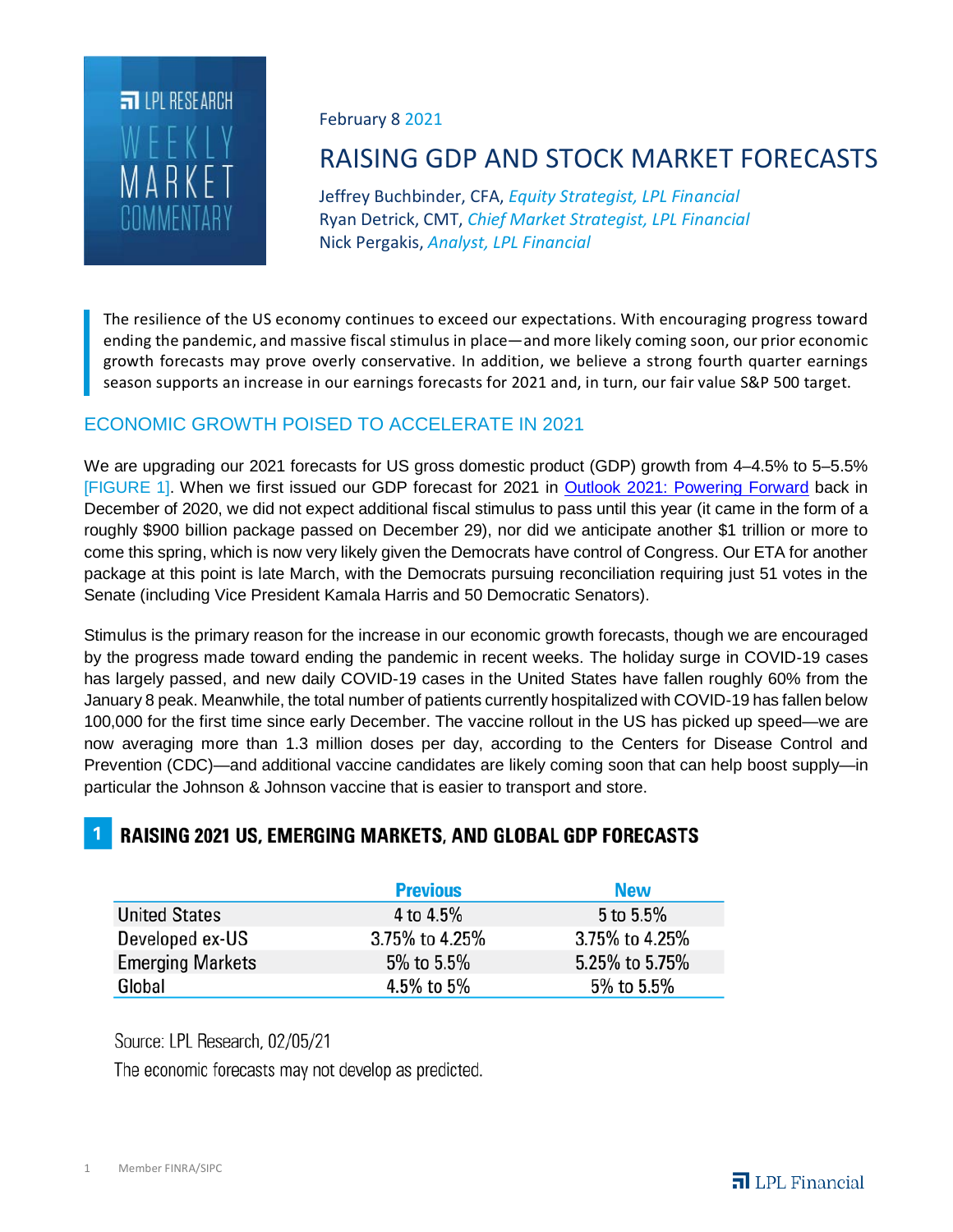Prospects for better US growth should flow through to export-driven emerging market (EM) economies, so we have slightly increased our EM GDP growth outlook as well, in addition to our global GDP forecast.

#### RAISING OUR S&P 500 INDEX FAIR VALUE TARGET ON STRONGER EARNINGS

The lockdowns and resulting deep recession from the pandemic led analysts to aggressively reduce earnings estimates last spring. Though not clear at the time, in hindsight those cuts have proved far too draconian. Earnings estimates for 2020 and 2021 bottomed in July and have been climbing steadily ever since, suggesting S&P 500 companies may recapture their 2019 pre-pandemic earnings power before the end of this year—a truly remarkable achievement considering the challenges.

A surprisingly strong fourth quarter earnings season increases our confidence in the outlook for corporate America. With about 60% of S&P 500 companies having reported, fourth quarter earnings for the index are on pace to grow about 2% year over year, according to FactSet—standing in stark contrast from the 13% decline reflected in analysts' consensus estimate when the fourth quarter began on October 1, 2020. During just three full weeks of earnings reports, consensus S&P 500 earnings estimates for 2021 have increased by 3.6%, a period during which estimates typically fall 2-3%.

In light of the better US economic growth prospects and impressive performance by corporate America during the most recent quarter, we are raising our 2021 and 2022 S&P 500 earnings forecasts from \$165 and \$190 per share to \$170 and \$195 per share. Higher corporate tax rates in 2022 present some risk to that forecast.

A stronger earnings outlook supports higher stock prices, in our view, so we are also raising our year-end 2021 fair value target range for the S&P 500 from 3850–3,900 to 4,050–4,100 (4–6% above the February 5 close). The new target range is based on a price-to-earnings ratio of just below 21 times our 2022 earnings per share forecast of \$195 [FIGURE 2].

# **RAISING 2021 EARNINGS AND S&P 500 FORECASTS**

|                            | <b>Previous</b> | <b>New</b>                  |
|----------------------------|-----------------|-----------------------------|
| 10-Year US Treasury Yield  | $1.25 - 1.75%$  | $1.25 - 1.75\%$ (no change) |
| S&P 500 Earnings per Share | \$165           | \$170                       |
| S&P 500 Fair Value         | 3,850-3,900     | $4,050 - 4,100*$            |

\*Our year-end 2021 fair-value target range for the S&P 500 of 4.050-4.100 is based on a price-to-earnings ratio (PE) of 21 and our revised preliminary S&P 500 earnings per share (EPS) forecast of \$195 in 2022.

Source: LPL Research, 02/05/21 All indexes are unmanaged and cannot be invested into directly.

The economic forecasts may not develop as predicted.

#### POSITIONING IMPLICATIONS

As the economy fully opens and economic growth potentially accelerates more than we had previously anticipated, we believe the macroeconomic environment for value stocks may continue to improve.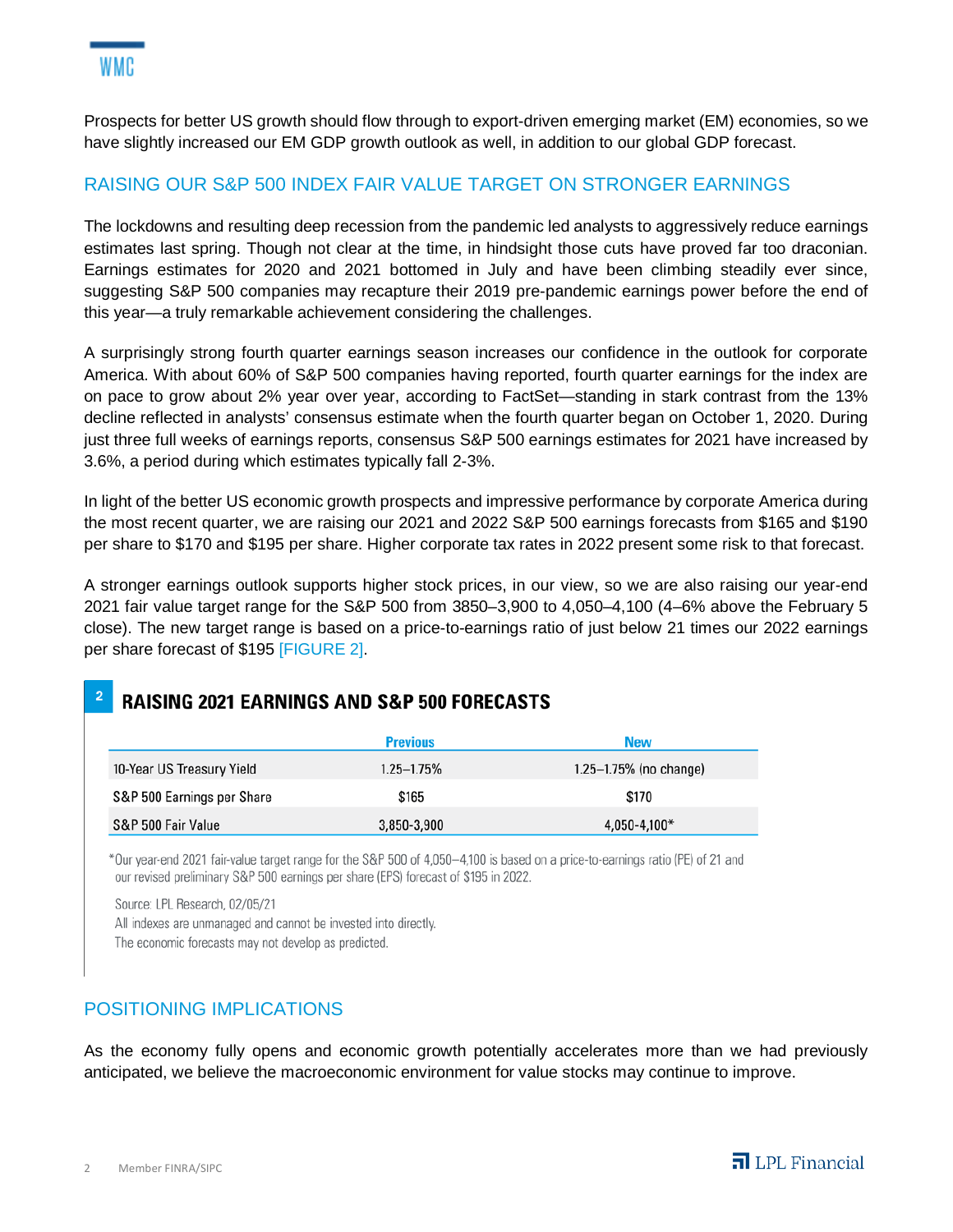Growth stocks have had a tremendous run over the past decade—accentuated by the "stay-at-home / workfrom-home" environment during the pandemic that gave many growth-style stocks an earnings boost. But over the past several months as vaccines have been approved (with more likely on the way), more stimulus arrived (also more potentially on the way) and investors gained more confidence in the reopening, value stocks have performed better. As a result, we are squaring up our views of growth and value. Strong growth-style fundamentals and our positive view of the technology sector keep us from a negative view of growth.

A stronger and fully open economy is also supportive of small cap stocks. We upgraded our view of small caps to neutral in September 2020 and continue to have a positive bias. The earnings recovery in smaller companies since last summer has been even more impressive than that of their larger counterparts.

From a sector perspective, stronger growth may bring more demand for energy globally. In addition, recent comments from OPEC + Russia suggest production increases may be quite gradual and could help provide support for oil prices which have already made a big move, gaining \$20 in just the past 3 months to near \$57 per barrel for WTI crude.

#### **CONCLUSION**

Our confidence in a full economic recovery is growing. A fully reopened economy is closer to becoming a reality on a combination of falling COVID-19 cases and hospitalizations, better treatments, more than a million shots going in people's arms each day, and the resilience of the US consumer and businesses—both large and small—to power through the immense challenges the pandemic has presented. Plus massive fiscal stimulus likely to exceed 20% of US GDP and a Federal Reserve that is expected to remain supportive for the foreseeable future further solidify the bull case.

But the battle against COVID-19 isn't over unfortunately. New, more infectious variants of COVID-19 are out there. The vaccine rollout will take time, and there will be holdouts. Consumer behavior may be slower to return to normal than we might expect. We see these risks as manageable at this point and believe the market will continue to look forward to life on the other side of the pandemic.